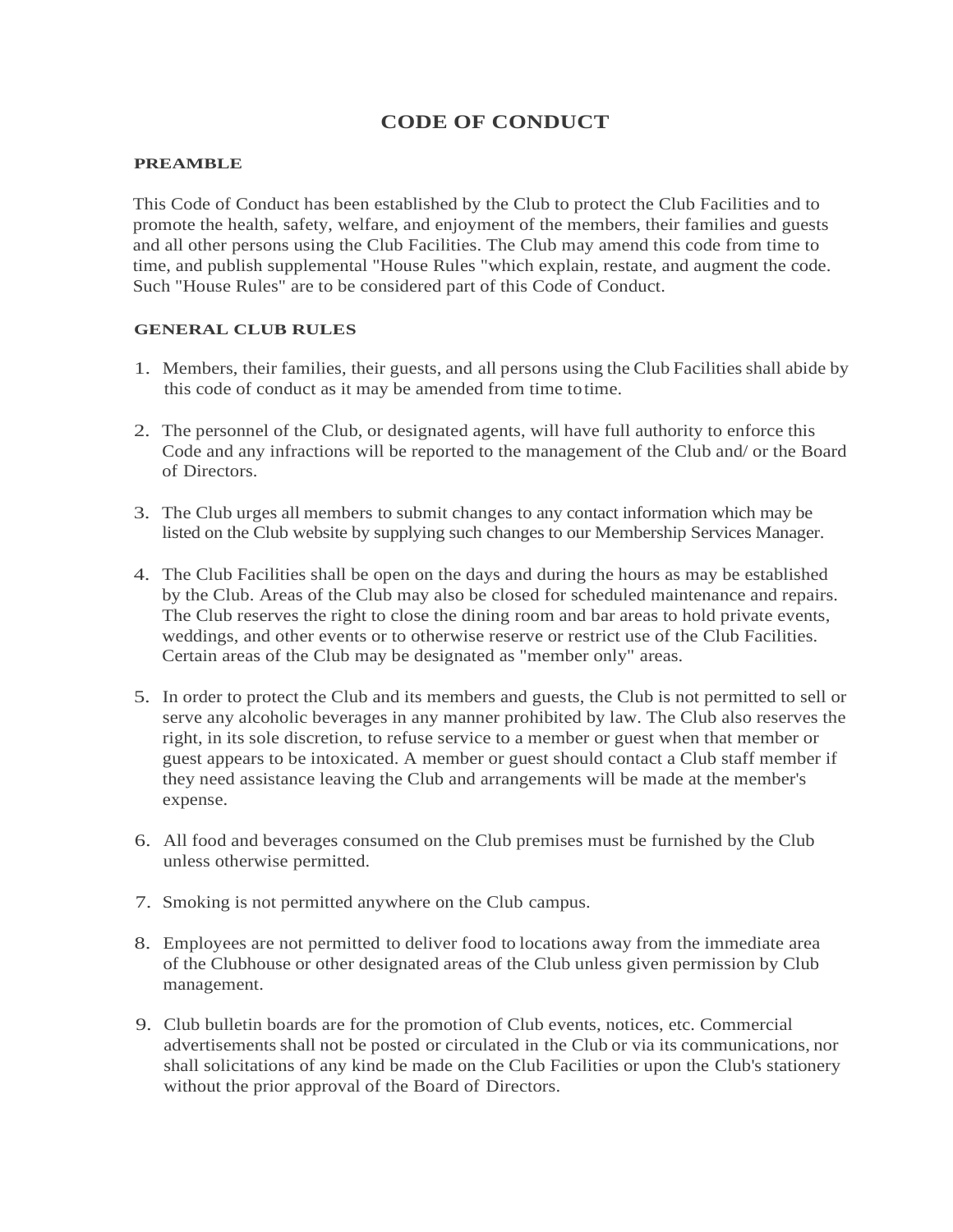- 10.Members may not request special personal servicesfrom employees of the Club who are on duty or the personal use of the Club's furnishings or equipment, which are not ordinarily available for use by members.
- 11.As a courtesy to other members, cell phones should not ring at the Club facilities. Cell phones, laptops, tablets, or similar devices should be placed on "vibrate" or turned off while at the Club. Cell phone conversations are restricted to private areas, the phone booths on the first floor and the meeting rooms on the second floor behind closed doors. Speakerphone use is prohibited unless in use while in a private dining room with the door closed. Conversations on cell phones is not permitted in any member dining areas.
- 12.The use of laptop computers, electronic tablets, and cell phones is permitted as long as no sound is emitted.
- 13.Dogs or other pets (except for service animals) are not permitted at the Club. Members and guests are responsible for damage caused by an animal owned by the member or guest or under the member's or guest's control.
- 14.To ensure that member feedback, positive or constructive, is received, members are asked to communicate directly with the General Manager.
- 15.Please report to Management incidents when an employee is not rendering courteous and prompt service. Please remember that all service employees of the Club are under the supervision of the General Manager and no member or guest shall reprimand or discipline any employee, nor shall they request an employee to leave the Club Facilities for any reason.
- 16.Members are not permitted to hire Club employees if it is determined that it may cause a conflict with the employee's duties and responsibilities at the Club.
- 17.Automobiles parked on Club property must be parked within designated parking areas. All vehicles parked in the double spots must pull up to the curb to permit other members to park behind. When parking behind another member's vehicle, keys must be left with the front desk to ensure expedited moving of cars by a staff employee if needed. Please advise all guests of this policy.
- 18.In no event shall the Club discriminate against any individual because of the individual's race, color, religion, sex or gender identity, national origin, age, sexual orientation, physical challenge, or marital status. Please see separate Non-Discrimination Policy for further details.
- 19.The use of inappropriate, loud, or boisterous language is prohibited.
- 20.Members are expected to act with civility in both word and deed toward one another.
- 21.Membership entitles the member and immediate family to use the Club facilities. The immediate family includes the spouse or companion and the children living at home or attending school on a full-time basis. Children of members retain Club privileges until their  $23<sup>rd</sup>$  birthday. A child who is enrolled in full-time graduate school may have Club privileges until their 25th birthday, provided that documentation (current official class schedule) is provided to theClub.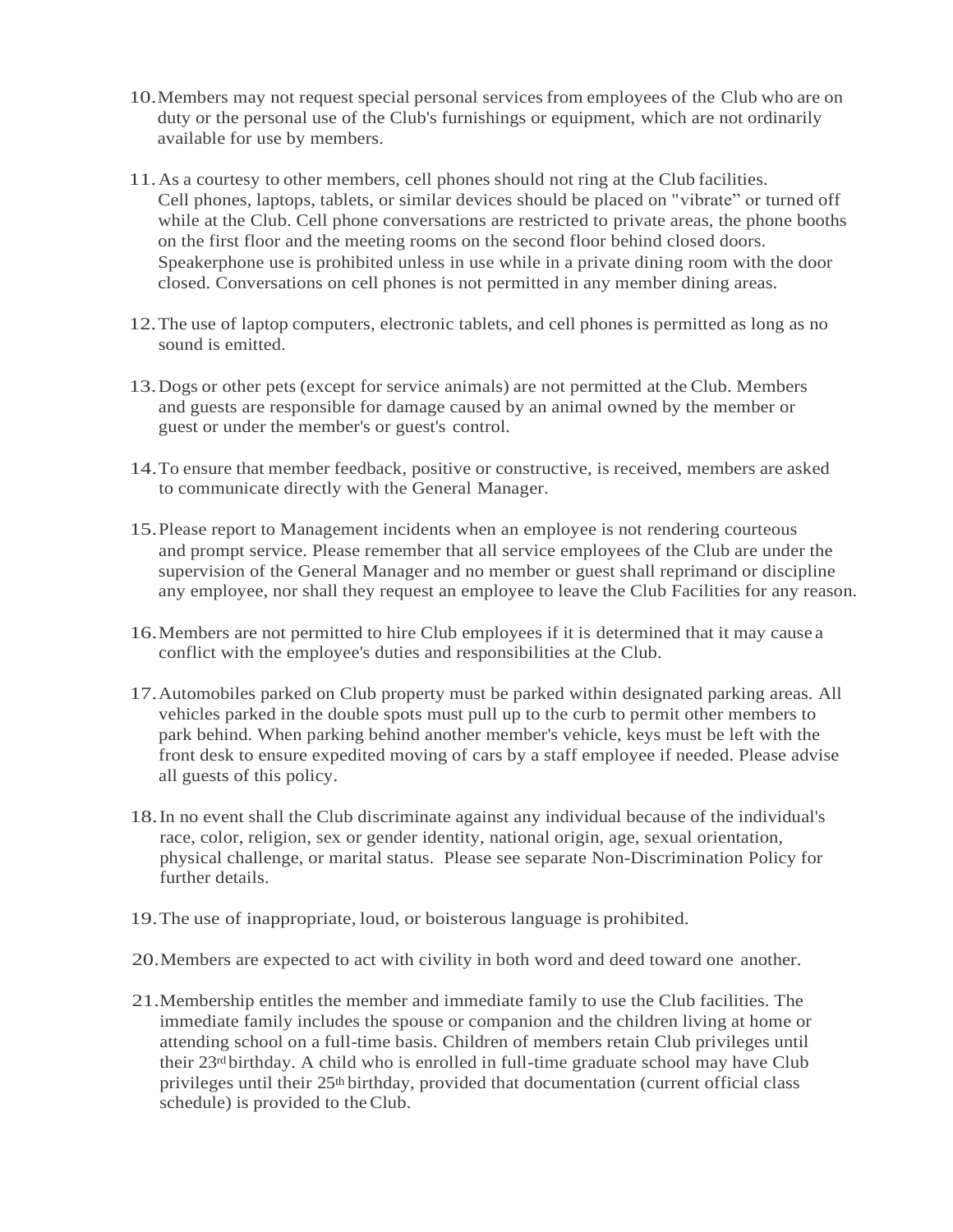## **CLUB SERVICES AND ACTIVITIES**

- 1. Members are encouraged to use Club facilities for private functions on any day or evening, provided it does not interfere with the normal operation of the Club, or with the services regularly available to members. Members are asked to contact the Office Manager to make reservations for available dates and arrangements.
- 2. Private non-member functions will be permitted once permission from the Club is received. The member sponsoring the function shall assume full responsibility for the conduct of guests and the removal of any decor. The sponsor of the function shall be responsible for any damage to the Club facilities and for the payment of any charges not paid by individuals attending the private function.
- 3. Special events and functions may be scheduled from time to time at the discretion of the Club.
- 4. The Club will entertain the possibility of opening on a day in which it is normally closed on a case-by-case basis.

# **RESERVATIONS AND CANCELLATIONS**

- 1. Reservations are requested and recommended for all visits. Reservations are required for most activities of the Club and are taken on a first-come, first-served basis. Special requests for table locations will be honored if possible, but not guaranteed.
- 2. The Club requests that reservations be cancelled no less than 48 hours (depending on the particular event) in advance; in some cases, a cancellation fee may apply.
- 3. Reservations for banquets and special events must be made in advance with the General Manager or Member Services Manager. Banquets and special events may require a deposit.

# **RESIGNATION OF MEMBERSHIP**

1. Subject to the provisions of the membership agreement, a member may resign membership in the Club by delivering written notice of resignation to the Club's General Manager or Club Secretary. Written letters of resignation must be received at least 30 days in advance. Any outstanding account balances must be paid prior to resignation.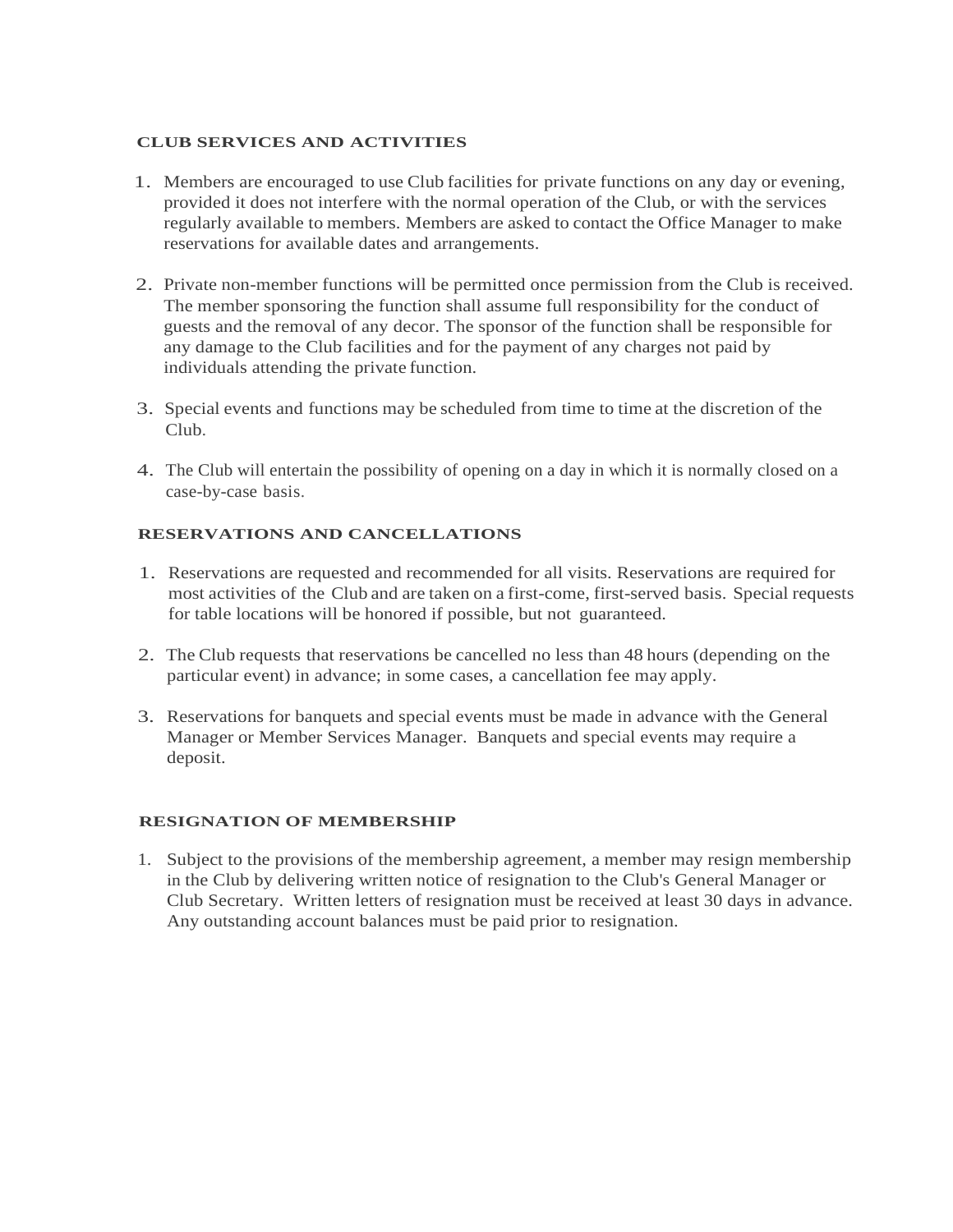#### **LOSS OR DESTRUCTION OF PROPERTY OR INSTANCES OF PERSONAL INJURY**

- 1. Members and their guests assume sole responsibility for his or her property. The Club shall not be responsible for any loss or damage to any private property used or stored on the Club facilities, whether in the pre-purchased lockers or elsewhere. This includes automobiles parked in the Club parking lot.
- 2. No person shall remove from the Club any property or furniture belonging to the Club without proper written authorization. Every member or guest of the Club shall be liable for any property damage and/orpersonal injury at the Club, or at any activity or function operated, organized, arranged, orsponsored by the Club, caused by the member, his or her guest or any family member or by a guest of the Club.In the caseof a member, the cost of such damage shall be charged to the responsible member's Club account.

## **SERVICE CHARGE**

1. For the convenience of all members, a 20% gratuity is added to all food and beverage sales. No further tipping is necessary or encouraged.

## **CHILDREN**

- 1. Unless permitted by the Club in specific areas, persons under 21 years of age are not allowed at the Club Facilities unless accompanied and supervised by an adult.
- 2. Members are responsible for the conduct and safety of their children when at the Club. Members are responsible for any damage to Club property caused by their children or guests of their children.

## **ATTIRE**

1. It is expected that members will dress in a fashion befitting the surroundings and atmosphere of our Club. Shirts and shoes must be worn at all times. It is also expected that members shall ad- vise their guests of our dress requirements.

Denim, in good repair (no holes/rips, tattered hems, etc.), is acceptable. Mock and/or designer collarless gentlemen's shirts are acceptable. Short pants for men are not acceptable, except in the outside garden when seasonally appropriate.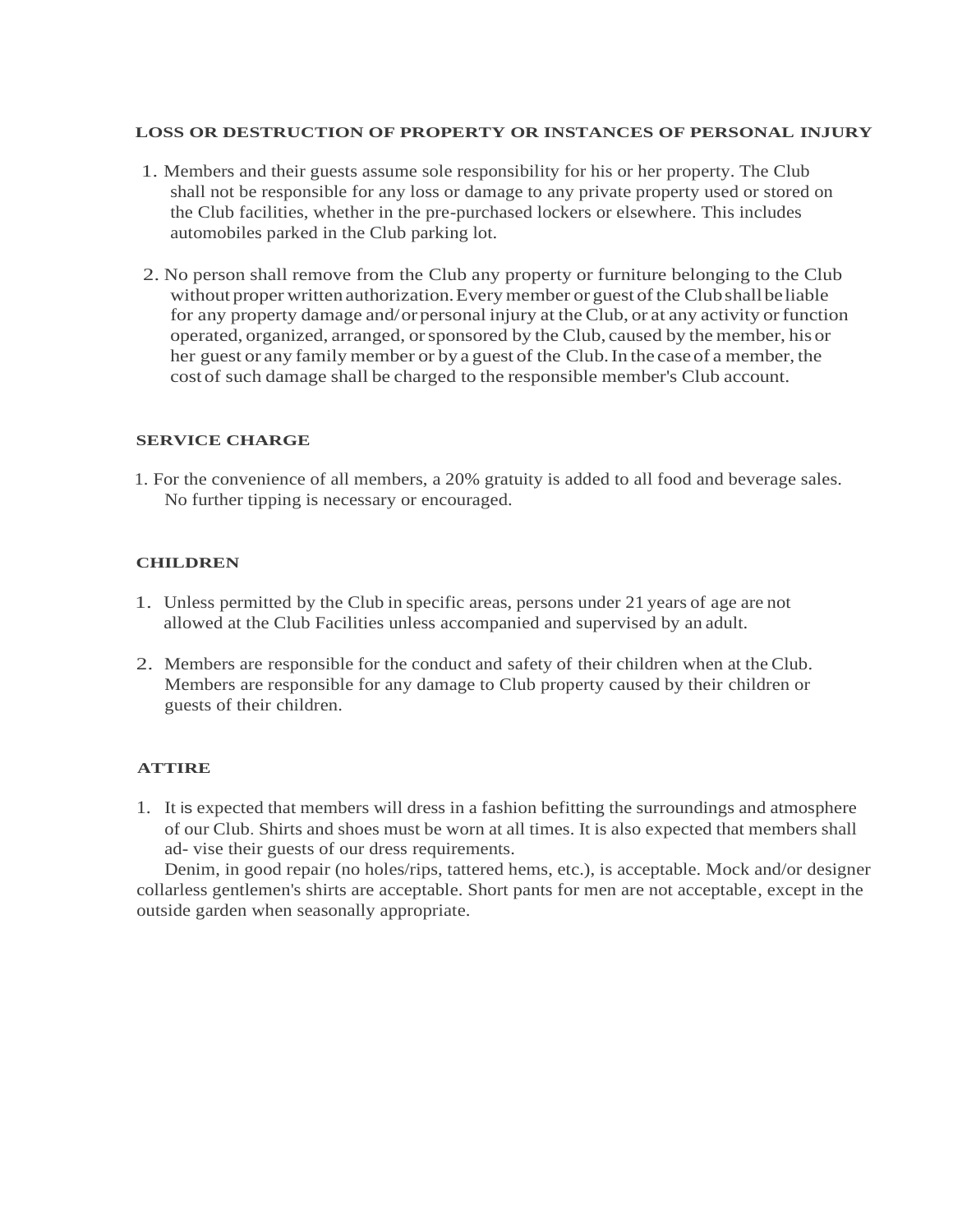### **GUESTS**

- 1. All guests must be accompanied by the member, unless given prior approval by Club management. Any individual using the Club Facilities as a guest must be registered by the sponsoring member with the Club.
- 2. Guest charges for any services will be charged against the sponsoring member's Club account or maybe paid by the guest(s) by credit card at time of service.
- 3. The sponsoring member shall be responsible for all charges incurred by the guest. The sponsoring member is also responsible for the conduct of a guest while at the Club.
- 4. For the comfort of your guests, please advise them of general Club policiesincluding attire, cell phone use, and parking, including leaving auto keys at front desk if blocking another.

## **DISCIPLINE**

- 1. Members are responsible for their own conduct and for the conduct of their family members and guests. Any member whose conduct or whose family's or guest's conduct shall be deemed by the Club to endanger the welfare, safety, harmony or reputation of the Club or its members, may be reprimanded, fined, suspended or expelled from the Club and have all privileges associated with membership suspended or terminated by the Club. The Board of Directors shall be the sole judge of what constitutes improper conduct, but improper conduct will include, without limitation:
	- a) failure to meet eligibility for membership.
	- b) submitting false information on the membership agreement
	- c) failing to pay any amount owed to the Club in a proper and timely manner.
	- d) failing to abide by the Code of Conduct asset forth herein and as established by the Club from time to time.
	- e) abusing Club personnel or employees.
	- f) abusing fellow club members.
	- g) acting in a manner incompatible with the standard of conduct of the existing membership or which would likely injure the reputation of the members or the Club.
	- h) any criminal acts involving club property.